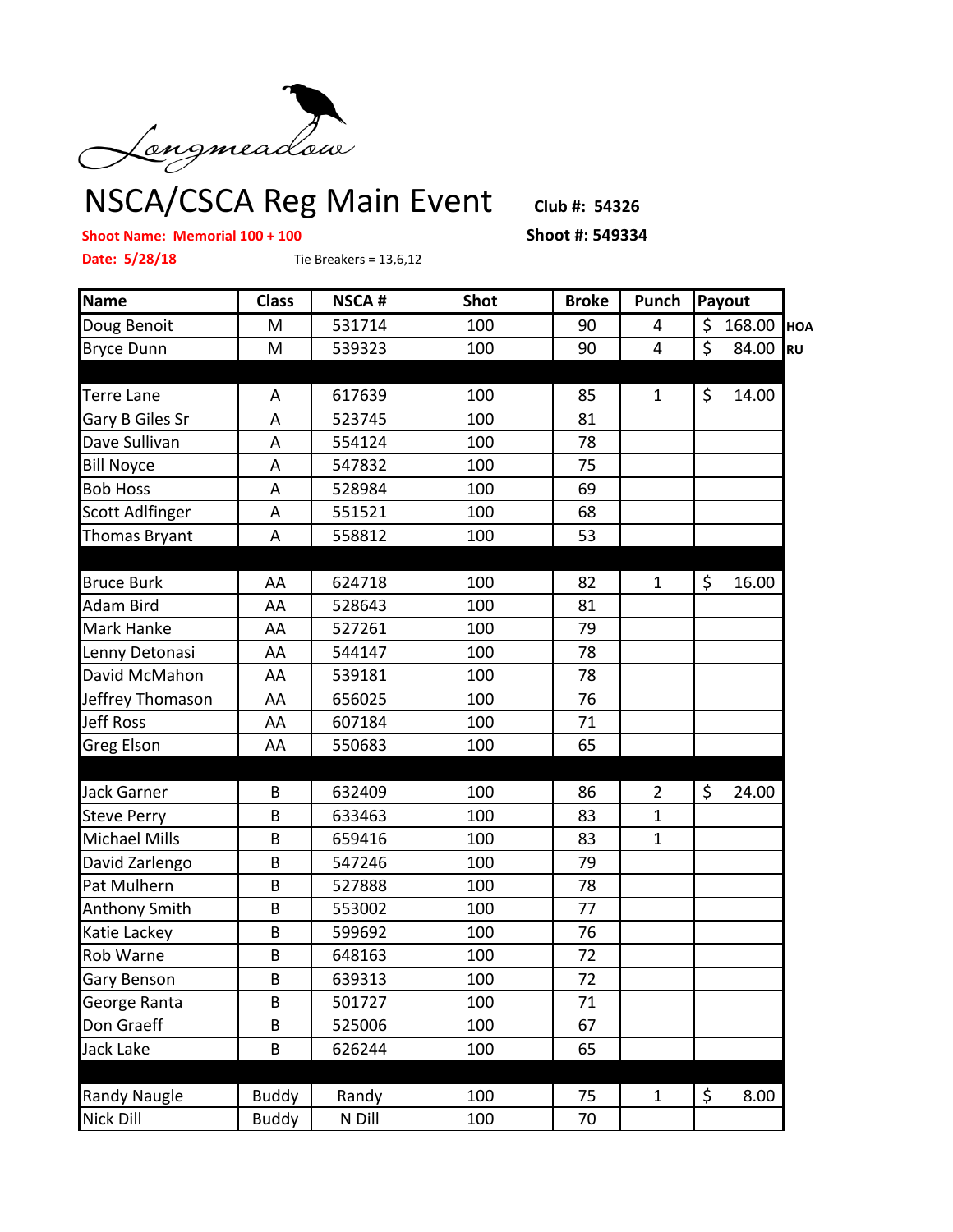| <b>Terra McCourt</b>    | <b>Buddy</b>   | <b>T McCourt</b> | 100 | 60 |                |             |
|-------------------------|----------------|------------------|-----|----|----------------|-------------|
| Sean McCourt            | <b>Buddy</b>   | S McCourt        | 100 | 60 |                |             |
|                         |                |                  |     |    |                |             |
| <b>Mike Martin</b>      | $\mathsf{C}$   | 652726           | 100 | 82 | $\overline{2}$ | \$<br>28.00 |
| <b>Ben Miller</b>       | $\mathsf{C}$   | 662611           | 100 | 81 | $\mathbf{1}$   |             |
| Jared Wolfe             | $\mathsf{C}$   | 664409           | 100 | 80 |                |             |
| <b>Grant Naugle</b>     | $\mathsf{C}$   | 661971           | 100 | 79 |                |             |
| <b>Martin Metsker</b>   | $\overline{C}$ | 547242           | 100 | 77 |                |             |
| Sam Gluck               | $\mathsf{C}$   | 653424           | 100 | 76 |                |             |
| Chris Dickerson         | $\mathsf{C}$   | 601656           | 100 | 69 |                |             |
| <b>Robert Tresslar</b>  | $\mathsf{C}$   | 562910           | 100 | 68 |                |             |
| Mike Sorensen           | $\overline{C}$ | 550792           | 100 | 68 |                |             |
| Debra Jones             | $\mathsf{C}$   | 546330           | 100 | 64 |                |             |
| Landon Wolfe            | $\mathsf{C}$   | 664408           | 100 | 64 |                |             |
| Paul Rupprecht          | $\mathsf{C}$   | 659674           | 100 | 61 |                |             |
| Gary B Giles Jr         | $\mathsf{C}$   | 646859           | 100 | 59 |                |             |
| <b>Gracy Tresslar</b>   | $\mathsf{C}$   | 599313           | 100 | 59 |                |             |
|                         |                |                  |     |    |                |             |
| Colton Boxburger        | D              | 655618           | 100 | 74 | 4              | \$<br>32.00 |
| Doug Miller             | D              | 662602           | 100 | 71 | $\overline{2}$ |             |
| Doug Holdgerson         | D              | 551610           | 100 | 65 | $\mathbf{1}$   |             |
| <b>Bo Bullinger</b>     | D              | 660007           | 100 | 64 |                |             |
| <b>Stacey Amm</b>       | D              | 623603           | 100 | 63 |                |             |
| Kristin Elson           | D              | 550684           | 100 | 63 |                |             |
| Chris Wolfe             | D              | 669524           | 100 | 63 |                |             |
| <b>Gerald Dickerson</b> | D              | 670703           | 100 | 60 |                |             |
| <b>Michael Richards</b> | D              | 608565           | 100 | 59 |                |             |
| Stephen Otten           | D              | 670229           | 100 | 57 |                |             |
| Doug Dakins             | D              | 668927           | 100 | 55 |                |             |
| Jason McGrew            | D              | 661841           | 100 | 54 |                |             |
| Larry Carter Jr         | D              | 669559           | 100 | 48 |                |             |
| Craig Patterson         | D              | 669533           | 100 | 42 |                |             |
| Joshua Nipple           | D              | 662835           | 100 | 38 |                |             |
| Larry Carter III        | D              | 669558           | 100 | 36 |                |             |
|                         |                |                  |     |    |                |             |
| Jack Olsen              | E              | 659320           | 100 | 81 | $\mathbf{1}$   | \$<br>10.00 |
| Aden Wyckoff            | E              | 658963           | 100 | 70 |                |             |
| <b>Ben Martinez</b>     | E              | 634336           | 100 | 57 |                |             |
| David Harden            | E              | 656417           | 100 | 55 |                |             |
| Chris Olgerson          | E              | 652831           | 100 | 54 |                |             |